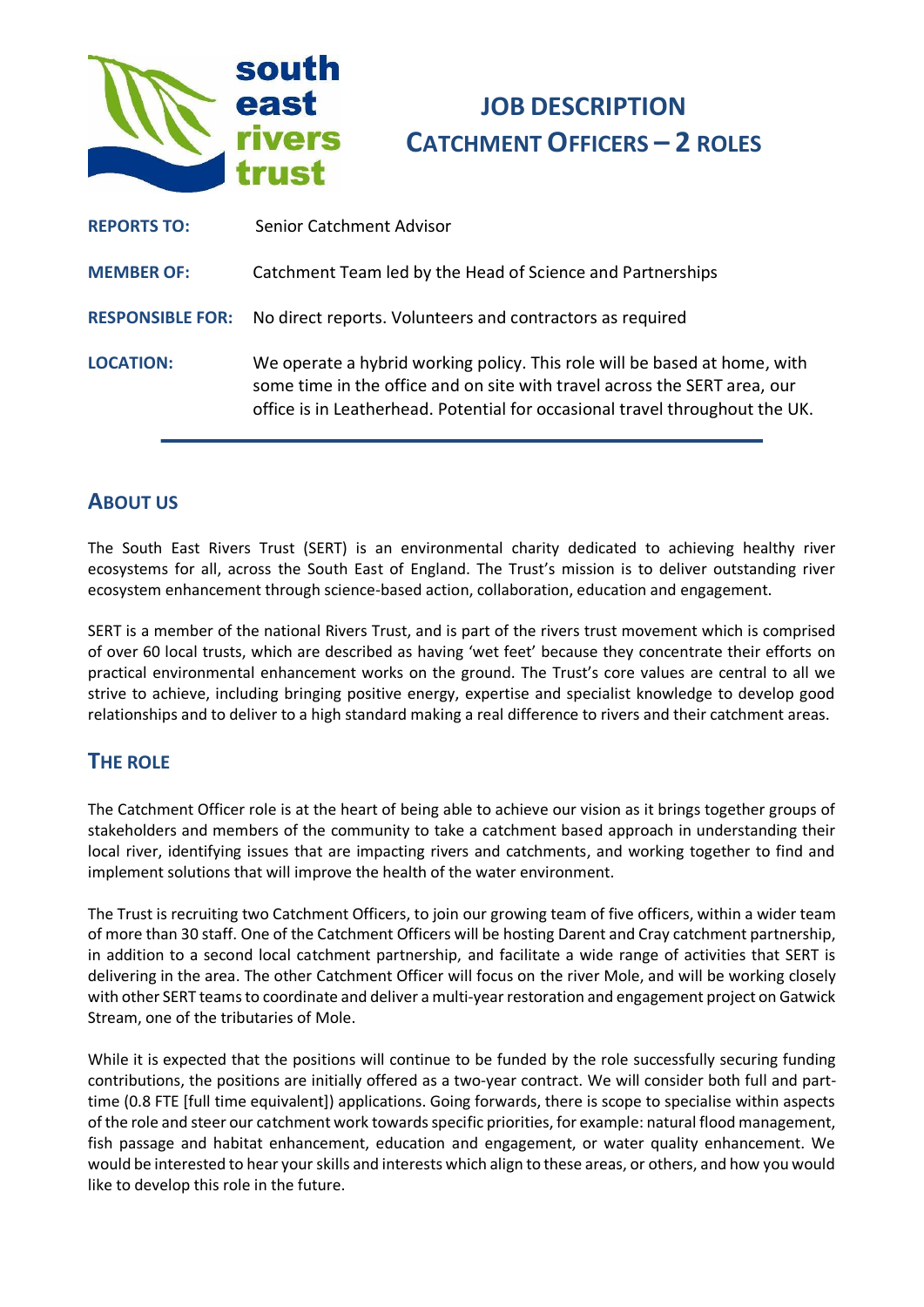

# **JOB SUMMARY**

There are two primary components to the role:

- (i) coordinating and leading Catchment Partnerships; and
- (ii) developing, funding and delivering small scale river and catchment enhancement or education and engagement projects, with community volunteers or contractors. Managing existing SERT projects in the catchments.

You will coordinate and lead the Catchment Partnerships, working closely with the Trust's Senior Catchment Advisor and Head of Science & Partnerships, including creating and updating relevant catchment plans and visions and applying the Catchment Based Approach [\(https://catchmentbasedapproach.org/\)](https://catchmentbasedapproach.org/).

Working within the Trust's Catchment Team, you will be responsible for a programme of partnership projects in your catchments. This will include project development, funding applications, planning and some delivery work. This programme will aim to reconnect people with their local river and water environment and deliver ecological improvements which will enhance the provision of ecosystem services by the catchment to society. These projects will primarily deliver nature based solutions to address environmental issues, covering a range of themes from pollution prevention and monitoring, river restoration, enhancing water resources, natural flood management, education, and community engagement. A number of such projects are already underway, and so you will contribute to established projects as well as having the opportunity to strategically develop future project opportunities for the short, medium and long term, aligned with the priorities set by SERT and the Catchment Partnership.

The Trust aims to work in partnership with other organisations wherever possible to deliver multiple objectives, provide a joined up approach for stakeholders and avoid duplication of effort. You will communicate with a wide range of stakeholders and communities, through a range of media, for example: meetings, events, website, workshops, phone, social media, etc. You will be personable, diplomatic, questioning, able to explain technical concepts in simple terms, have strong facilitation skills and be passionate about rivers and the environment. Fostering partnership working and the ability to build functional partnerships and strong working relationships will also be essential for the role.

This public facing role will suit a natural leader and communicator who will become the face of the Trust's work within your catchments. This is an exciting opportunity to join a growing and dynamic team making a real difference for the environment.

**KEY DUTIES AND RESPONSIBILITIES**

- **1. Coordinate and support Catchment Partnerships, partnership working and the Catchment Based Approach (CaBA)** 
	- 1.1. Develop quality and productive relationships with partners and stakeholders across the SERT area and specifically in the allocated catchment;
	- 1.2. Work with the Trust's existing Catchments Team to strategically lead the Catchment Partnership and any sub-groups;
	- 1.3. Steer the Catchment Partnership and sub-groups in the creation and/or update of their Catchment Vision and Plan based on data and evidence of river and catchment issues;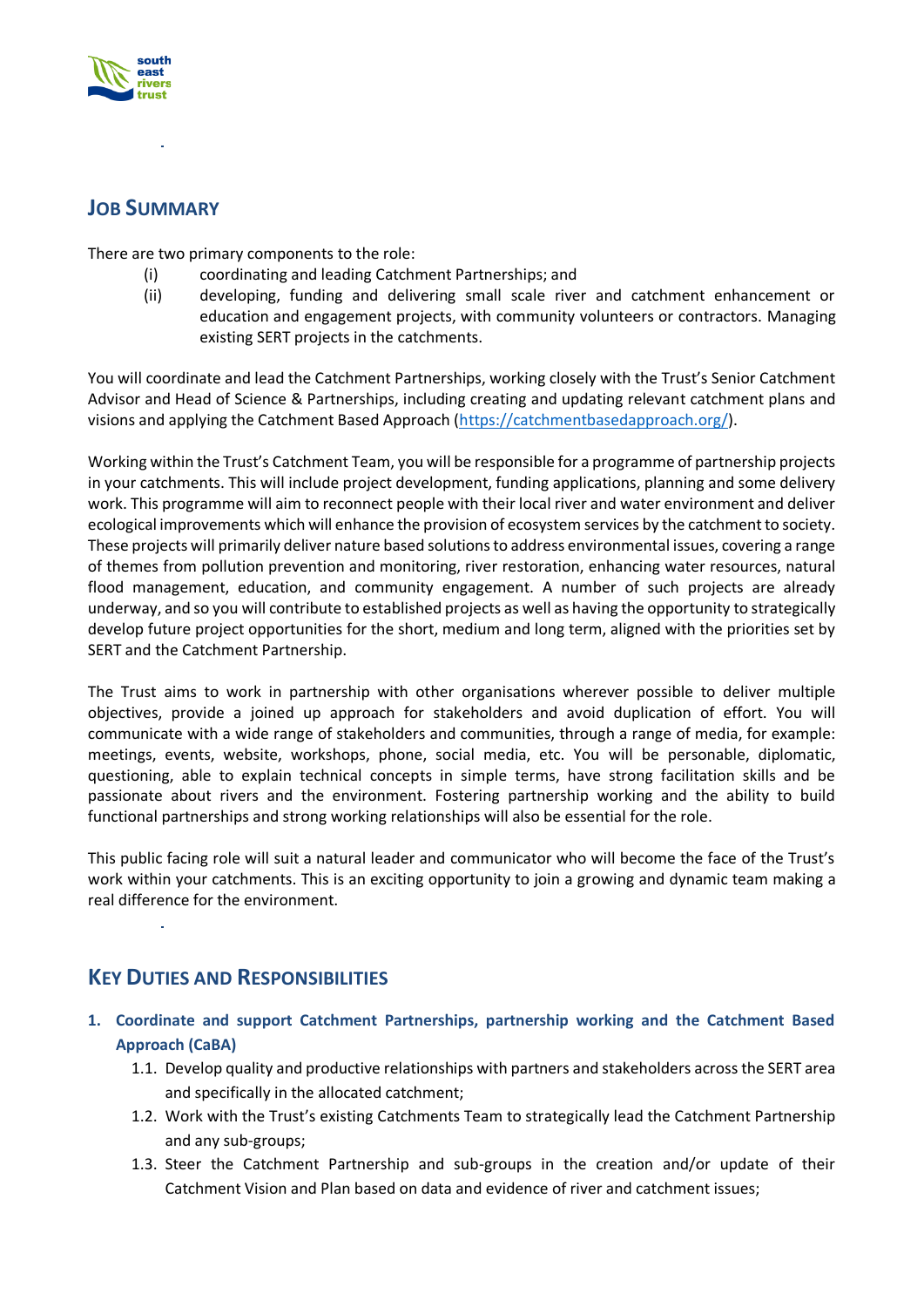

- 1.4. Organise and host Partnership meetings, encouraging and facilitating the participation of a range of stakeholders;
- 1.5. Maintain good working relationships with existing catchment partners, as well as expand and grow relationships with new stakeholders as required;
- 1.6. Represent the Trust at local meetings across the South East;
- 1.7. Work closely with other staff at the Trust to coordinate on restoration and enhancement opportunities with external partners and through the Catchment Partnership(s).

#### **2. Project development and delivery to make a difference to the water environment**

- 2.1. Identify project opportunities that deliver multiple benefits which will address the issues affecting the catchment and the priorities of the Catchment Partnership;
- 2.2. Build project partnerships to deliver joint objectives and goals;
- 2.3. Develop project detail and work with colleagues to secure funding for project delivery;
- 2.4. Explain the theory behind improving rivers and catchments to a wide variety of audiences, to ensure buy in and a joint partnership approach;
- 2.5. Work with catchment partners to engage and connect communities to their local rivers, generating grassroots support for the work of the partnership;
- 2.6. Work with other SERT teams to deliver a range of restoration and enhancement, education and engagement projects within the catchments.

#### **3. Management, administration and fundraising**

- 3.1. Contribute to and support the work and growth of SERT, delivering the Trust's vision, mission and core values;
- 3.2. Undertake day-to-day management of partnerships and projects keeping good records; leading on budgeting, reporting, claiming and evaluation as required;
- 3.3. Contribute to developing funding opportunities and fundraising for the Trust's activities;
- 3.4. Contribute to the Trust's external communications (websites, social media and presentations), profile and good reputation;
- 3.5. Other duties as may be appropriate to the position.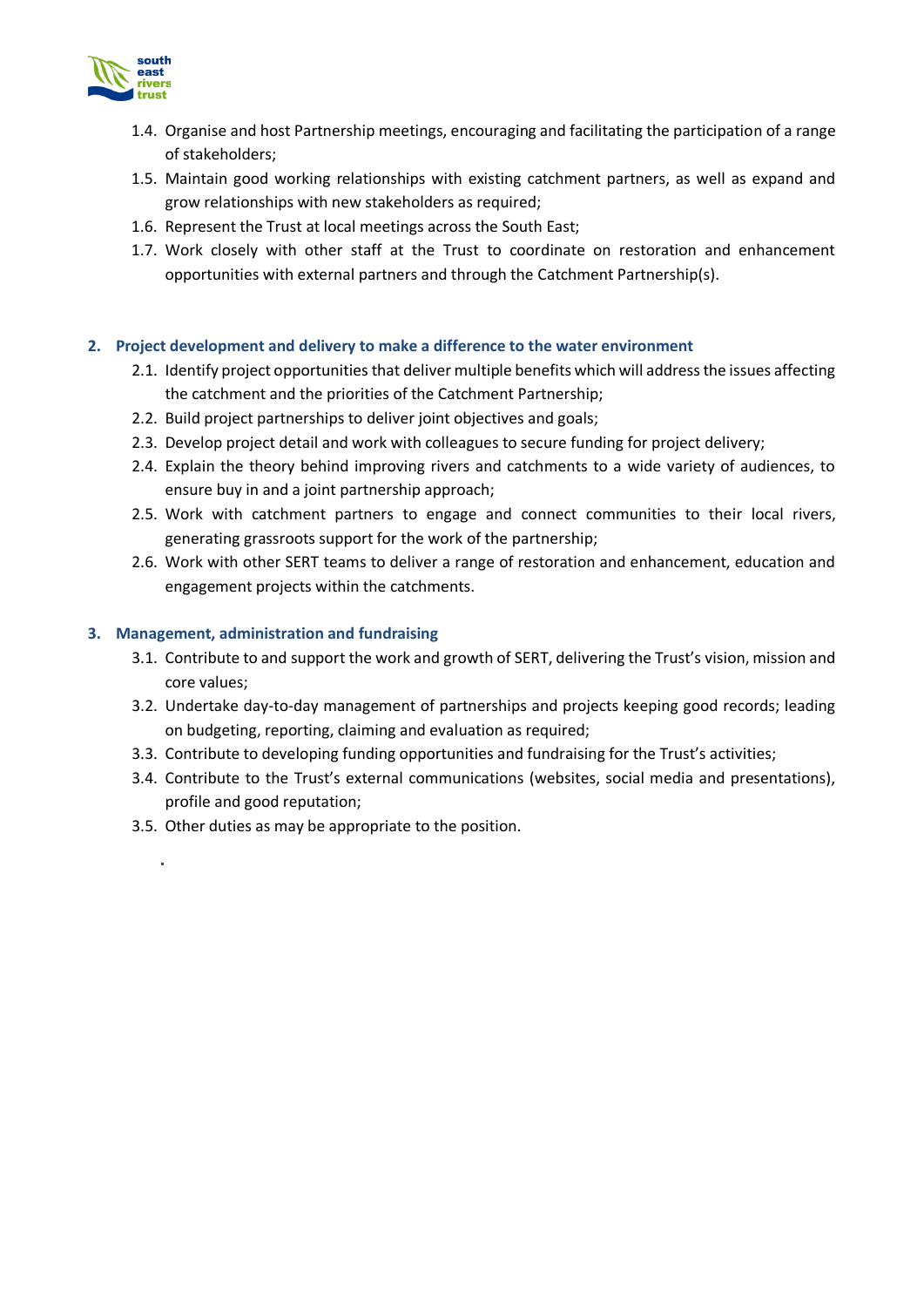

# **PERSON SPECIFICATION**

Please keep this list of requirements in mind, together with the Trust's core values when completing your application. Knowledge, experience, skills and aptitudes will be assessed through the application process and at interview.

| <b>Requirements</b>                                                              |   | <b>Desirable</b> |
|----------------------------------------------------------------------------------|---|------------------|
| <b>Qualifications, Training &amp; Experience</b>                                 |   |                  |
| A relevant degree or significant experience in a relevant area: freshwater       |   |                  |
| management, aquatic science, river restoration                                   |   |                  |
| A comprehensive understanding of one or more relevant topics, such as            |   |                  |
| nature based solutions (river restoration, constructed wetlands, natural flood   |   |                  |
| management), community engagement, education or citizen science                  |   |                  |
| A good level of experience of working in partnership with a range of             |   |                  |
| organisations and sectors to achieve common goals                                |   |                  |
| Some experience of organising and delivering a range of events including         |   | X                |
| partner workshops and other meetings, and/or outdoor practical work              |   |                  |
| Experience of collating and analysing data and summarising it in an engaging     |   |                  |
| way for a range of audiences                                                     |   |                  |
| Track record of successfully delivering projects and satisfying funders'         |   | X                |
| requirements                                                                     |   |                  |
| Experience of developing and/or delivering practical river restoration projects, |   | X                |
| inc. regulatory consenting processes and/or practical on-site delivery           |   |                  |
| Experience of managing projects                                                  |   | X                |
| Track record of successful funding applications                                  |   | Χ                |
| A relevant first aid qualification                                               |   | Χ                |
| <b>Knowledge &amp; Understanding</b>                                             |   |                  |
| Knowledge of the objectives, drivers and funding mechanisms of external          |   |                  |
| stakeholders: water companies, local authorities, environmental NGOs, local      |   | X                |
| businesses, land users and land owners                                           |   |                  |
| A good level of knowledge and understanding of how river ecosystems              |   |                  |
| function                                                                         |   |                  |
| A good level of knowledge of the issues faced by rivers and the water            |   |                  |
| environment and the solutions, especially nature based solutions, which can      |   |                  |
| address them                                                                     |   |                  |
| Knowledge and understanding of the Catchment Based Approach (CaBA)               |   | X                |
| Knowledge and understanding of the Water Framework Directive (WFD)               |   | X                |
| <b>Skills &amp; Personal Attributes</b>                                          | X |                  |
| Excellent communication skills, both verbal and written                          |   |                  |
| A natural leader - able to hold the attention of a range of audiences            |   |                  |
| A strong diplomat with ability to mediate between different views                |   |                  |
| Organised                                                                        |   |                  |
| A positive 'can do' attitude                                                     |   |                  |
| Ability to work as part of a team and independently                              |   |                  |
| Strong IT skills (email, MS Office)                                              |   |                  |
| Proficiency in GIS and spatial analysis                                          |   | Χ                |
| Ability to inspire and lead teams of volunteers/communities                      |   | X                |
| Willingness to learn and be flexible to support the organisation                 |   |                  |
| <b>Miscellaneous</b>                                                             |   |                  |
| Full driving licence and access to private (or hire) vehicle for work purposes   |   |                  |
| Ability to work occasional evenings and weekends                                 |   |                  |
| Suitable, safe home working environment                                          |   |                  |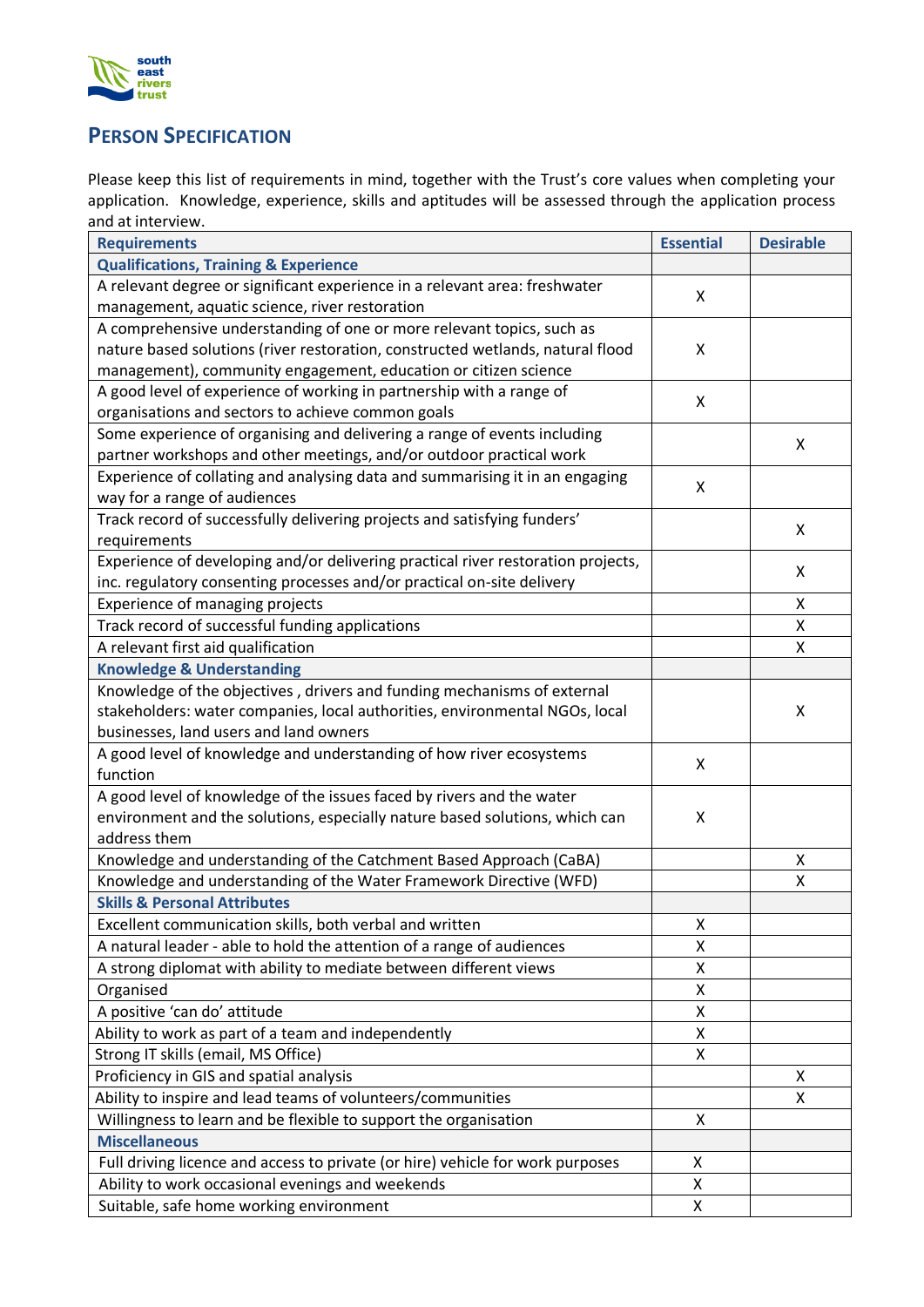

| Understanding of Health and Safety risks and mitigating actions |  |
|-----------------------------------------------------------------|--|
|                                                                 |  |

#### **TERMS OF SERVICE**

**Salary:** £28,000 - £33,000 (pro rata for part time) commensurate with experience.

**Contract period:** The position is full time or 0.8 FTE, on a two-year fixed-term contract. It is anticipated that the role will continue, subject to performance and funding. The appointment will be subject to a six-month probationary period.

**Pension:** SERT operates a contributory pension scheme and will pay 9% of salary subject to a 6% employee contribution.

**Annual Leave:** Annual leave entitlement is 25 days plus public holidays (pro rata for part time)

**Hours of work:** Occasional evening or weekend work may be required, for which time off in lieu can be taken. No overtime will be paid.

**Driving licence and vehicle:** A full driving licence and access to your own transport is required. Access to a van will be provided for events.

**Location:** We operate a hybrid working policy. This role will be based at home, with some time in the office and on site with travel across the SERT area, our office is in Leatherhead.

We would prefer the post-holder to be based in the SERT area, but this is not an absolute requirement.

**Right to work in UK:** All applicants must have the right to work in the UK. We do not sponsor applicants from overseas.

#### **EMPLOYEE BENEFITS**

- Hybrid working and homeworking
- Flexible and part-time working opportunities
- Pension contribution of 9% salary, subject to 6% employee contribution
- Life Assurance cover with SERT's Pension Scheme
- Annual Cost of Living Adjustment Review (COLA)
- 25 days annual leave per year plus bank holidays
- Enhanced leave policies including sickness and maternity
- Four staff away days per year
- Commitment to career development and training
- Free Employee Assistance Programme
- Wellbeing team, with trained Mental Health First Aiders
- Annual Staff Survey